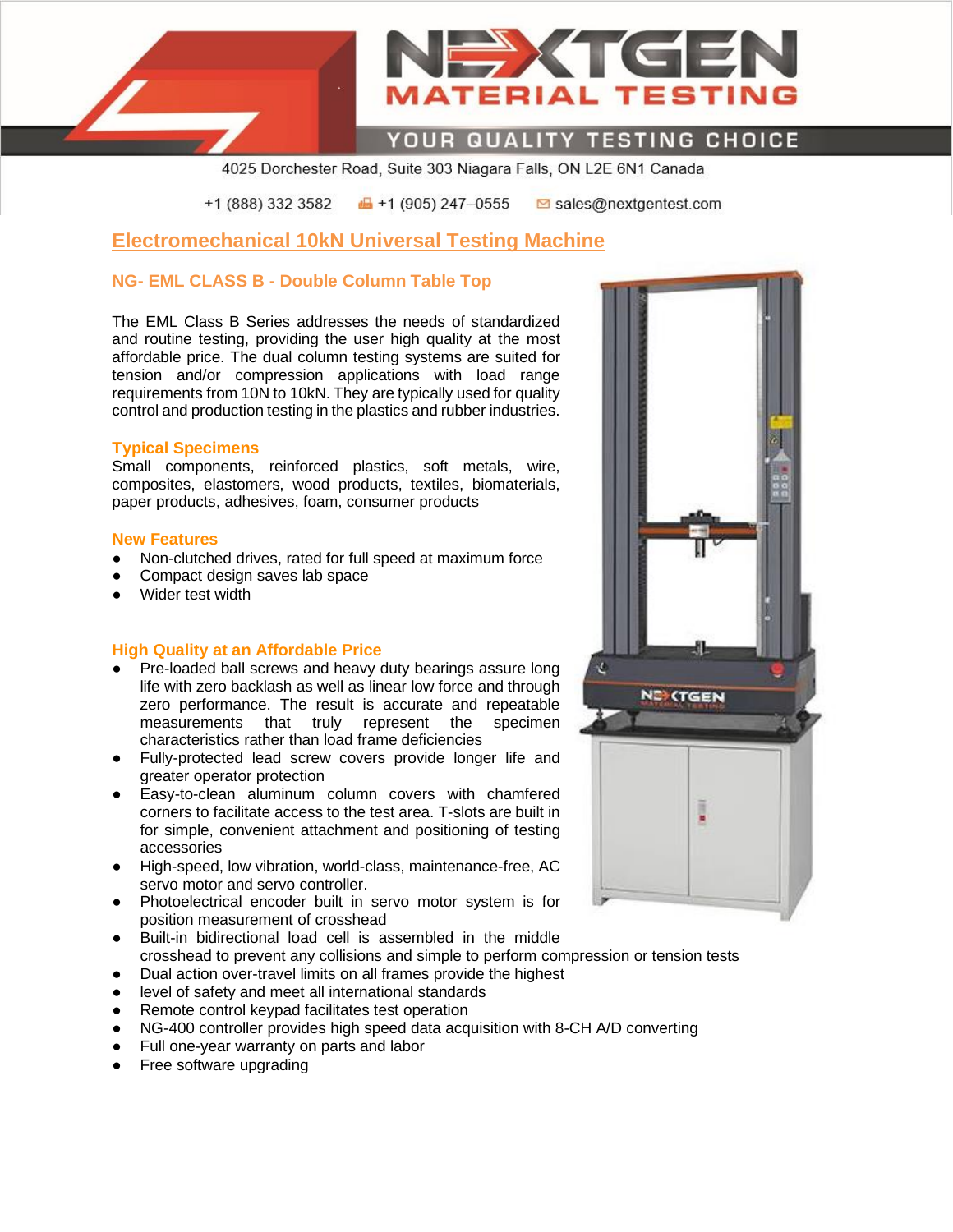## **Controller**

NextGen's DTC500 digital controller offers high speed and closed loop control of load, displacement and extension.

- Imported IC, more reliable
- Up to 1200Hz sampling frequency
- Up to 1200Hz closed loop control frequency
- 20bit resolution
- 16 digital input/output port
- Built in port for PC communication
- Expandable ports

• Load protection, over current protection, over voltage protection, over speed protect, and over travel protection.

#### **Remote Control with Display**

- Ergonomically designed and easy to operate
- Fine tuning knob
- Test start and stop operation
- Crosshead moving up, down, jog up, jog down
- Display of measurement channel: force, displacement, extension and etc.
- Test status display
- Specimen protection function

#### **Software**

- Multi language software with built in English, Chinese and Russian, and user can customize their
- own translation freely
- Pre packaged test methods to help you quickly and efficiently meet the requirements of global test
- standards such as ASTM, ISO, DIN, EN, BS, and more
- Intuitive expression for easy programming of testing standards and testing process
- Testing report can be customized according to the requirement
- User authorization: The administrator can assign different functions for diffe rent level users
- Analysis can give typical test results like Young's modulus, Proof stress, Yield stress, stress, strain,
- Tensile strength, Elongation at break, compressive strength, bending strength, etc….



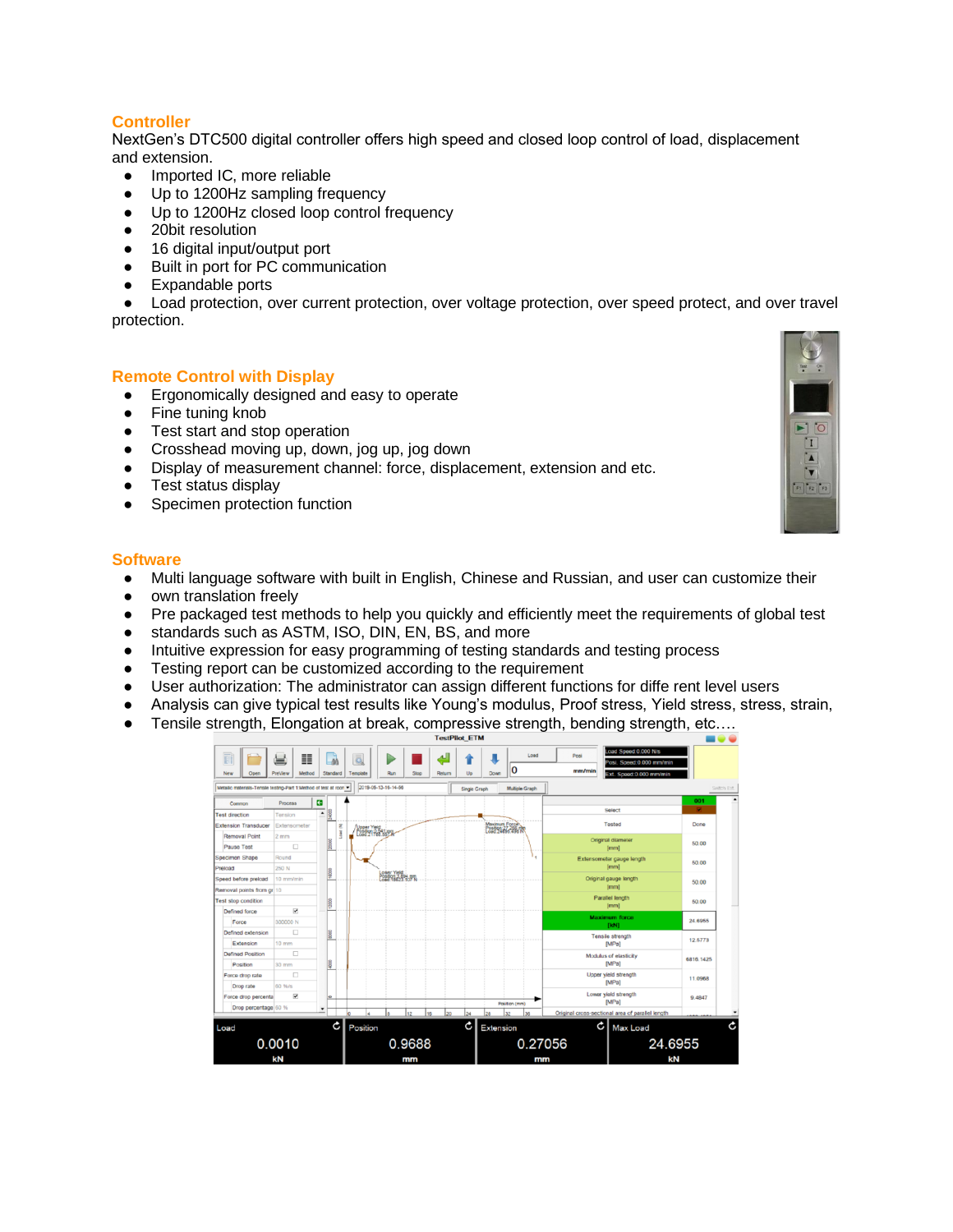|                     | <b>Method</b>                                                                |                      |                                                                |  |  |
|---------------------|------------------------------------------------------------------------------|----------------------|----------------------------------------------------------------|--|--|
| <b>New</b><br>Edit  | <b>Delete</b><br>Save<br>Cancel<br>ReName                                    |                      | Export<br>Import                                               |  |  |
|                     | Metallic materials-Tensile testing-Part 1:Method of test at room temperature |                      | $\bullet$   ISO 6892-1-2009                                    |  |  |
| Common              | <b>Test direction</b>                                                        | Tension              | $\hat{\phantom{a}}$<br>Determine test<br>direction, Tension Or |  |  |
|                     | <b>Extension Transducer</b>                                                  | Extensometer         |                                                                |  |  |
| Process             | Removal Point                                                                | $\overline{2}$<br>mm | Compression!                                                   |  |  |
| Parameters          | Pause Test                                                                   | П                    |                                                                |  |  |
|                     | Specimen Shape                                                               | Round                |                                                                |  |  |
| <b>Results</b>      | Return to initial position after test                                        | П                    |                                                                |  |  |
| LoadPid             | <b>Return Speed</b>                                                          | $\Omega$<br>mm/min   |                                                                |  |  |
| <b>ExtensionPid</b> | Preload                                                                      | N<br>250             |                                                                |  |  |
|                     | Speed before preload                                                         | 10<br>mm/min         |                                                                |  |  |
| Coordinate Axis     | Removal points from graph                                                    | Points<br>10         |                                                                |  |  |
| Temperature         | Test stop condition                                                          |                      |                                                                |  |  |
|                     | $\overline{\mathbf{v}}$<br>Defined force                                     |                      |                                                                |  |  |
| Yield               | Force                                                                        | N<br>300000          |                                                                |  |  |
|                     | Defined extension                                                            | п                    |                                                                |  |  |
|                     | Extension                                                                    | 10<br>mm             |                                                                |  |  |
|                     | Defined position                                                             | $\Box$               |                                                                |  |  |
|                     | Position                                                                     | 30<br>mm             |                                                                |  |  |
|                     | Force drop rate                                                              | П                    |                                                                |  |  |
|                     | Drop rate                                                                    | $%$ /s<br>$\circ$    |                                                                |  |  |
|                     | Force drop percentage                                                        | $\blacktriangledown$ | $\checkmark$                                                   |  |  |

## **Full Complement of Test Accessories**

Extensive range of accessories to meet test requirements in almost any application or industry: plastics, metals, biomedical, composites, elastomers, components, automotive, aerospace, textiles, and more.

- Tension grip
- Peel/tear fixture
- Compression fixture
- Flexure fixture
- Film COF test fixture
- S type load cells: 10N~5kN
- Long travel extensometer
- Clip-on extensometer
- Environmental chamber
- T-slot table
- Others